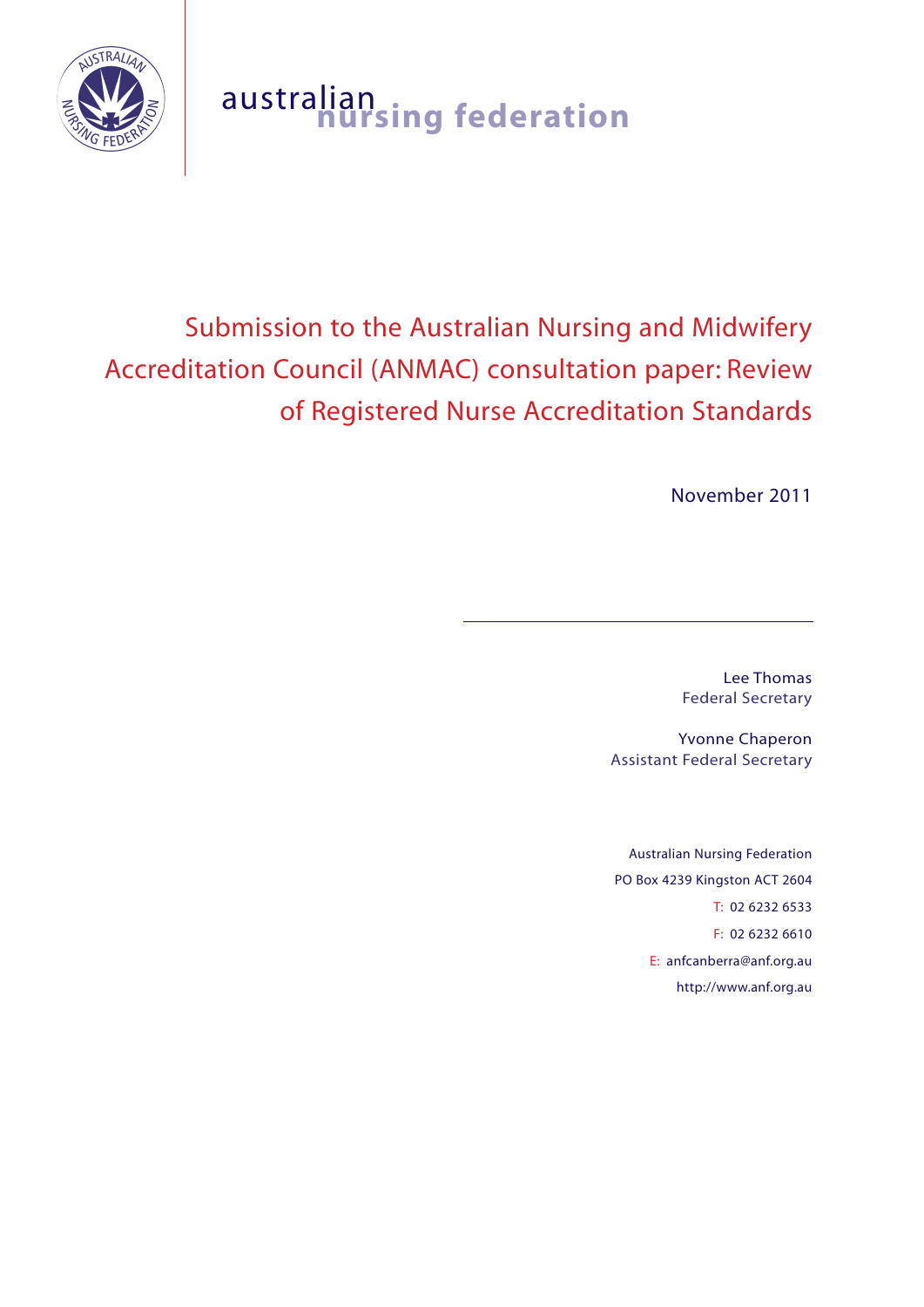#### 1. Introduction

The Australian Nursing Federation (ANF) was established in 1924. The ANF is the largest professional and industrial organisation in Australia for nurses and midwives, with Branches in each State and Territory of Australia. The core business of the ANF is the professional and industrial representation of our members and the professions of nursing and midwifery.

A membership of over 214,000 means that ANF members: nurses, midwives and assistants in nursing, are employed across a wide range of enterprises in urban, rural and remote locations in both the public and private health and aged care sectors.

The ANF contributes to the development of policy relating to: nursing and midwifery practice, professionalism, regulation, education, training, workforce, and socio-economic welfare; health and aged care, community services, veterans' affairs, occupational health and safety, industrial relations, social justice, human rights, immigration, foreign affairs and law reform.

All aspects of the education of the nursing and midwifery professions is of prime concern to the ANF. We therefore have contributed significantly, and continue to do so, to a range of committees and working groups at national and jurisdictional levels, which relate to the design, accreditation and evaluation of education programs for nurses, midwives and assistants in nursing.

# 2. General Comment

Nursing is a complex and demanding profession. The educational preparation for such a profession must therefore be rigorous, with a skillful mix of theory and clinical practice experience. The standards for accrediting education programs leading to registration of nurses likewise must be designed to ensure a beginning professional who is competent and safe for practice, in whatever setting health and aged care are delivered.

The ANF has taken an active interest in the educational preparation of nurses in this country since its inception in the early 1920s.

It is the position of the ANF that an undergraduate nursing degree program requires the same rigorous scholarly preparation, based on research and evidence, as other recognised health professions. Further, it is the position of the ANF that this educational preparation be based in the university sector. Universities have quality assurance mechanisms and cross disciplinary infrastructure to support all the health professional courses they offer. It is also important to note that nurse academics in universities engage in cross disciplinary activities, such as research, with other academic health professionals. The importance of this research is twofold: for totality of health perspectives to the research undertaken and for the professional development of the health academics themselves (and obvious flow on benefits for their students). The opportunity to share courses, research and information increases the exposure of health professionals to one another during their education thereby providing an understanding of one another's roles and the foundation for effective multidisciplinary health teams. The current Australian health reform agenda highlights the importance of multidisciplinary health teams for delivery of optimal health outcomes across health and aged care service settings.

The Consultation paper: *Review of registered nurse accreditation standards* has posed several questions. Rather than address each of these, the ANF has chosen at this stage to instead highlight, and provide comment on, three important aspects of undergraduate nursing degree programs.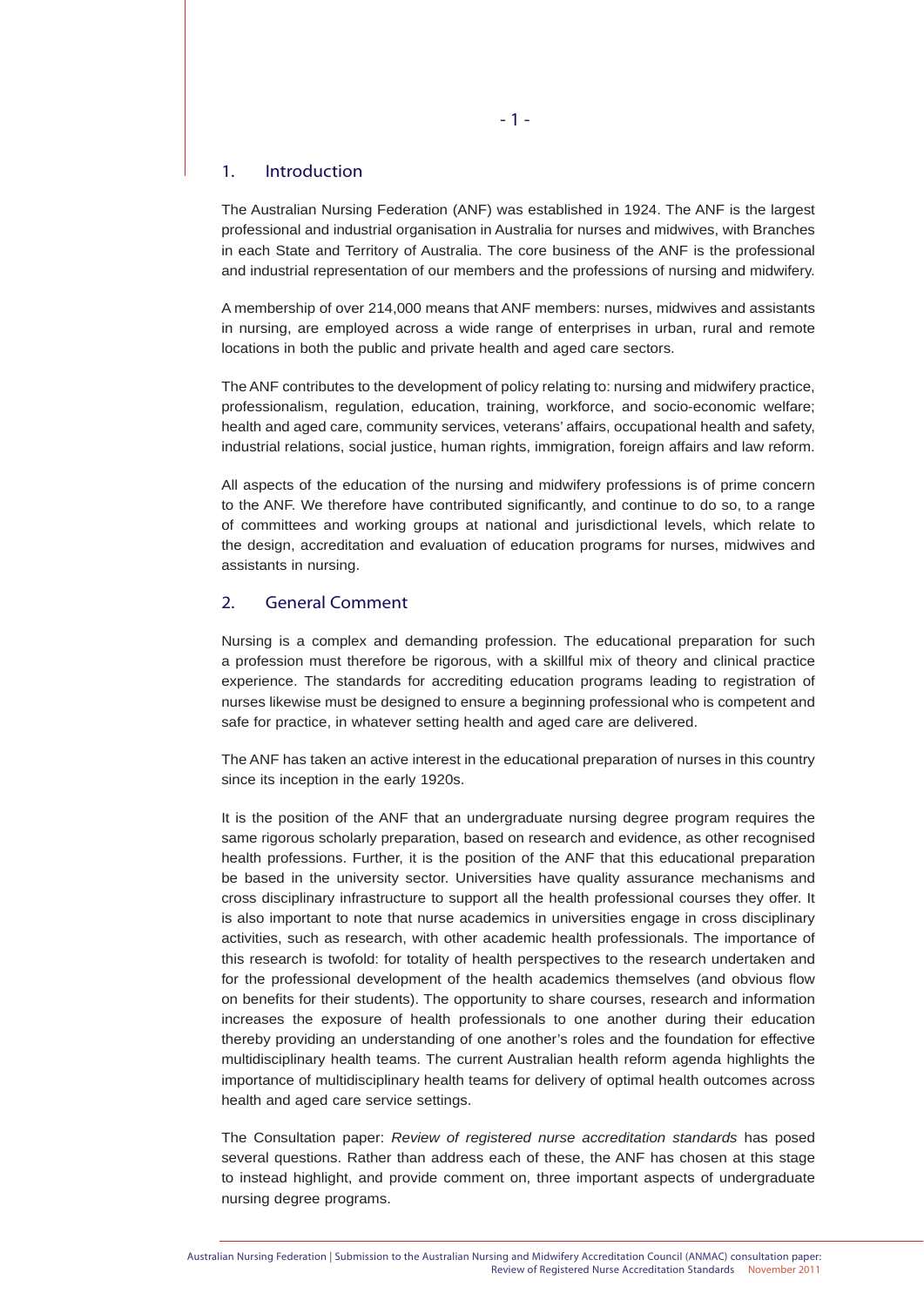# 3. Specific Comments

#### 3.1 Education Provider

The ANF position on undergraduate nursing education is that "entry to practice education for registered nurses must be at degree level offered by a recognised university".1

This position of the ANF is congruent with work currently being undertaken at a global level towards university-level education for all professional nurses and midwives. The ANF welcomes this trend and the principle of the World Health Organisation's global standards for the initial education of professional nurses and midwives, that "an inter-professional approach to education and practice is critical".2

The ANF contends that nurses and midwives are recognised as professionals in their own right largely due to their undergraduate and postgraduate education at universities. "University" refers here to a self-accrediting institution which meets the requirements of protocols A and D of the National Protocols for Higher Education Processes (2007), and is established by an Australian legislative instrument, as defined in Part 3 of the National Protocols. A university is an institution so designated because it has built a record of research and scholarship to a breadth and depth required by the National Protocols. $3$  It is in this environment that the ANF considers nursing undergraduate programs are best placed.

The position of the ANF is in line with the positions of the following professional colleague organisations, on the delivery of undergraduate nursing and midwifery education, and found in the public domain:

- a) The Council of Deans of Nursing and Midwifery (CDNM)
- b) Royal College *of* Nursing, *Australia* (RCNA)
- c) The Coalition of National Nursing Organisations (CoNNO)
- d) The former Australian Nursing and Midwifery Council (ANMC)
- a) The Council of Deans of Nursing & Midwifery Australia and New Zealand states "it believes that pre-registration nursing degree courses should be located in the University sector".4
- b) Royal College *of* Nursing, *Australia, Communiqué from the Board of Directors on Undergraduate Nursing Education*5, states:

*Royal College of Nursing, Australia holds the position on undergraduate nursing education that the entry-to-practice level educational qualification for Registered Nurses be achieved through a university undergraduate program.* 

*This is in order to fulfill:* 

- *their need to be educated in an environment of academic enquiry so that they may be equipped to analyse and appropriately respond to the complexity of nursing needs of the community;*
- *the need for the profession to continue to investigate, research and develop a body of professional knowledge. Such undertakings can only be supported and facilitated by universities;*
- *the requirement, as autonomous professionals, to base their practice on the self regulated body of knowledge;*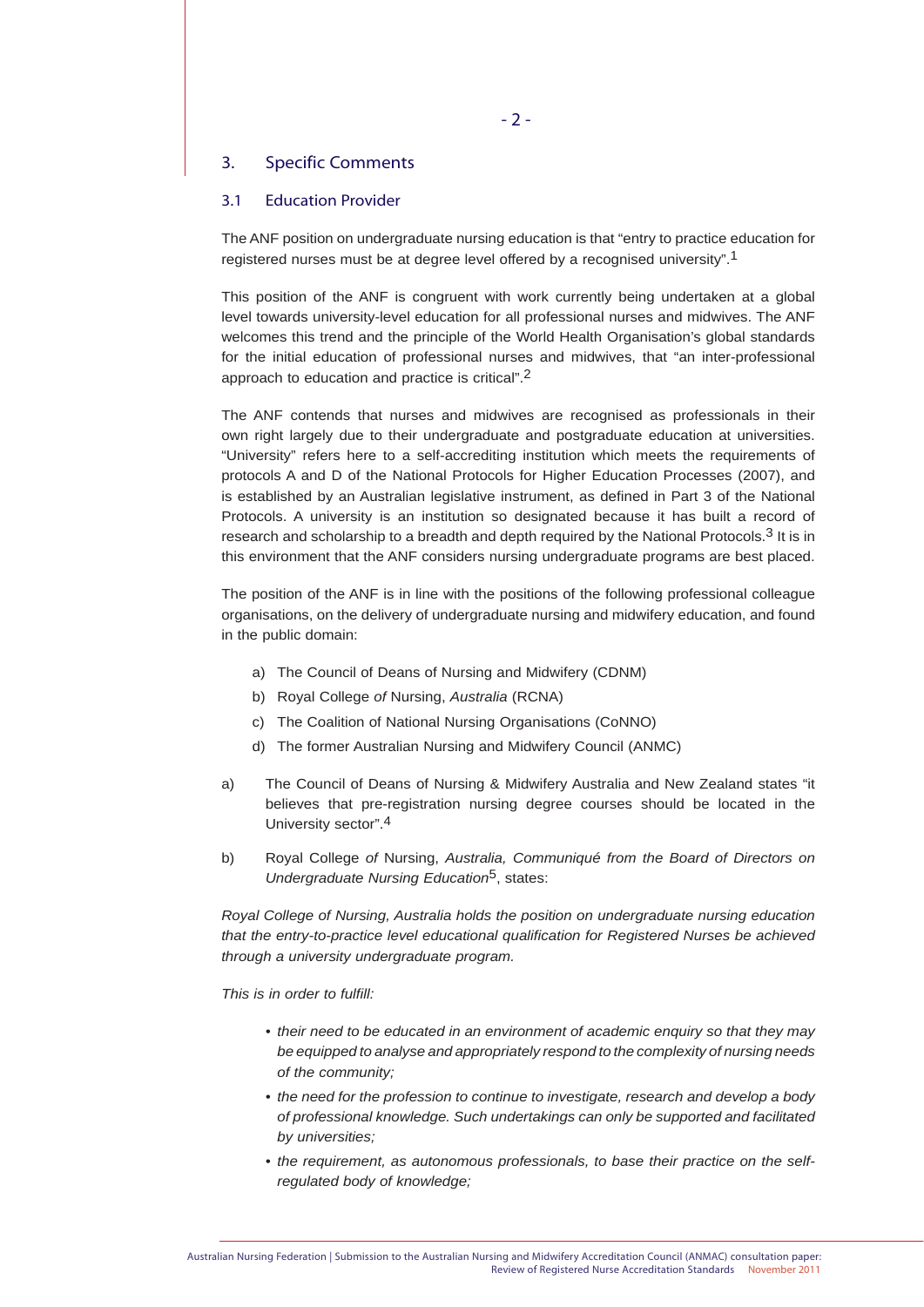- *the assurance to the public of an educational status and standard which will ensure assessment and delivery of safe, competent care;*
- *comparability in the educational preparation for Registered Nurses with medical, allied health practitioners, and other health care professionals whom they must work alongside; and*
- *accountability for their practice.*
- c) The Coalition of National Nursing Organisations, a diverse group of more than 50 nursing organisations, prepared and endorsed a Position Statement on Undergraduate Nursing Education in Australia in October 2009.<sup>6</sup> This position statement endorses the conducting of undergraduate nursing programs leading to registration, within the university sector.
- d) The former Australian Nursing and Midwifery Council (ANMC). In 2008 the Nurses Board of Victoria had made a decision to accredit a Bachelor of Nursing program which was to be conducted in the TAFE environment. In a demonstration of solidarity that this decision was not supported by the other State and Territory regulatory member bodies of the ANMC, the Council issued a policy statement which included the following:

 ...recognises the right of the public to receive nursing and midwifery care of the highest professional standards and confirms this by:

- Supporting the necessity for nationally consistent nursing and midwifery education;
- Acknowledging the need for registered nurses and midwives to be appropriately educated to assume research responsibilities and to exercise critical-thinking skills;
- Acknowledging the need for registered nurses and midwives to be appropriately prepared to undertake self-directed and lifelong learning; and,
- Recognising the need for the minimum level of qualification for entry to practice for registered nurses and midwives to be a university-based [definition as that shown above] bachelor degree.<sup>7</sup>

In 2009 the national accreditation standards for registered nurses were developed and endorsed by the nursing profession. The standards included the criterion that "…Bachelor degree in nursing courses must show evidence of Australian university quality assurance and accreditation" (Standard One: Governance).

On 1 July 2010 we achieved national registration and accreditation in Australia for nurses and midwives. This gives us the ideal environment in which to have the "nationally consistent nursing and midwifery education" expressed by the former ANMC (as outlined above).

The ANF argues it is right and proper the outcome of this current review of national accreditation standards be maintenance of the dominant view of the nursing and midwifery professions - the retention in the standards that Bachelor of Nursing and Midwifery programs be conducted in the university sector.

The definition of 'Education Provider' in the national accreditation standards should remain as:

*Education provider is an Australian university responsible for a course, the graduates of which are eligible to apply for registration as a nurse in Australia.*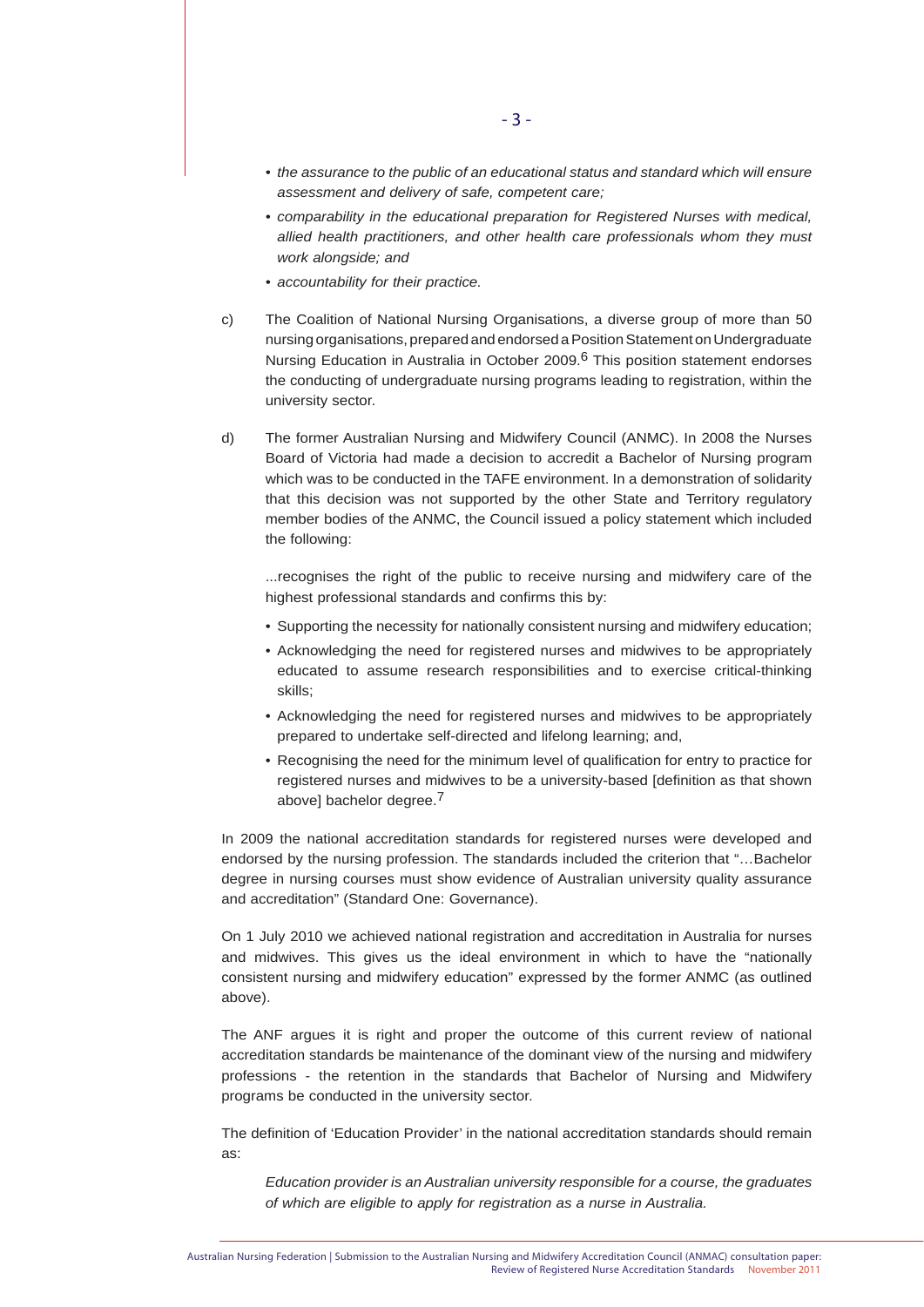It is the view of the ANF that Standard one: Governance, Criterion 1, be retained in the document for review by the nursing profession.

#### 3.2 Clinical experience requirement

The ANF policy statement titled *Nursing education: registered nurse*1 includes the following pertinent points relating to clinical placement experience for undergraduate nursing students:

*Adequate clinical education must be provided to students so they can acquire the clinical experience necessary to meet the competency standards. Staffing levels and skills mix in health and aged care settings providing clinical placement for students must be adequate to optimise the learning experience.*

*Clinical placements for registered nurse education, either undergraduate or post graduate, require active and positive collaboration between the health and education sectors and sufficient resources to assist education providers and facilities in which clinical education occurs to deliver a quality learning experience.*

The ANF considers the most critical feature of clinical learning for all health disciplines is its quality. In particular, when nursing and midwifery students experience well managed clinical placements in a positive learning environment, they are more likely to want to stay in the health workforce.

The national accreditation standard under review specifies the course provider for an undergraduate nursing program must be able to demonstrate that "total professional experience placement hours amount to no less than 800 hours." This standard preserves the integrity of the clinical placement time so that other experiences, for example, simulated learning, become additional experience rather than replacing placement in a clinical environment.

We acknowledge there is an absence of evidence for the number of hours of clinical placement required to demonstrate safe, competent practice; and, that the critical issue is the quality of the clinical experience rather than the quantity of hours spent in a clinical placement. However, the ANF believes there should be a minimum number of hours set, and specified in the national accreditation standard, as a safety net in maintaining the education program's integrity in preparing a competent practitioner. Insufficient hours of clinical experience will compromise the student's ability to be able to demonstrate competence.

It is the view of the ANF that Standard Four: Course Length and Structure, Criterion 6, be retained in the document for review by the nursing profession.

#### 3.3 Simulated clinical experience

Clinical practicum is described in the National Nursing and Nursing Education Taskforce (N3ET) report, 2006, $8$  as "a range of activities including observation of clinicians at work, direct patient care (caseload management) under supervision, case studies, simulated and laboratory sessions, discussion groups and tutorials, reflective journaling, research and data collection from records". This description highlights that simulation is one element of clinical practicum and does not give license to replace professional clinical experience with simulated experience.

Australian Nursing Federation | Submission to the Australian Nursing and Midwifery Accreditation Council (ANMAC) consultation paper: Review of Registered Nurse Accreditation Standards November 2011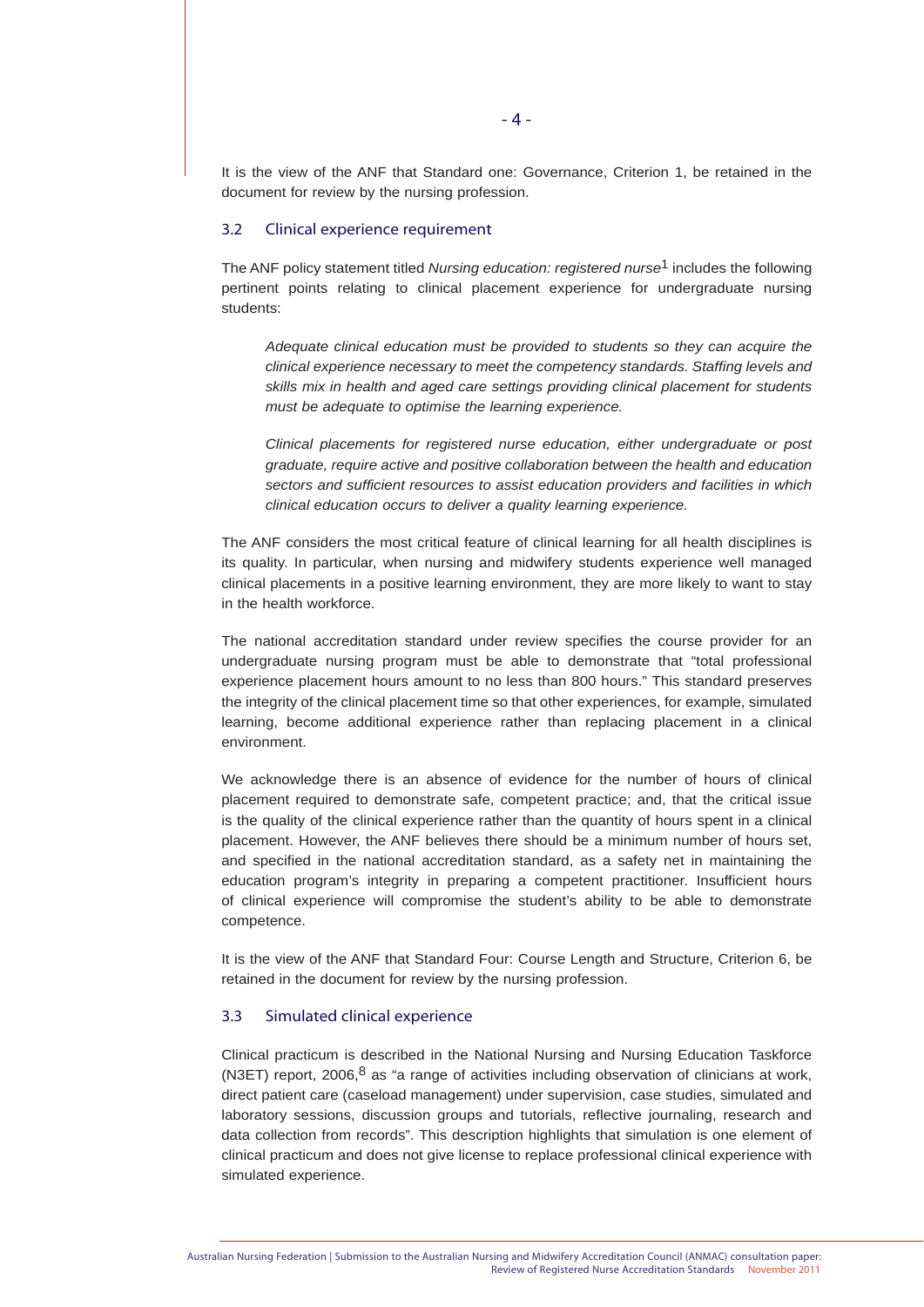The national accreditation standards for courses leading to registration as a nurse, developed in consultation with the profession and issued in 2009, acknowledge the importance of simulated experience in the broader context of professional experience, but do not include simulation in the definition of clinical placement (defined as 'professional experience placement'), as follows:

*Professional experience placement is the component of nurse education that allows students to put theoretical knowledge into practice within the consumer care environment … It includes, but is not limited to, the hospital setting, and may include general practice, remote and rural health clinics, and community care environments. It excludes simulation.*9

The ANF endorses the position that when simulation is included in a student's professional experience it must be complementary and in addition to clinical placements in practice areas. The student can learn technically correct ways of doing things in a simulated environment but needs the practice area for learning and applying individualised communication skills, clinical judgement, and intervention.

While the ANF is supportive of the establishment of simulated learning laboratories for students of nursing and midwifery programs, it is imperative that these environments are not relied on as a component of clinical experience. That is, education providers and health and aged care service providers must continue to explore new and innovative areas across all nursing practice settings - for clinical placements, and work should continue on developing clinical/professorial development units (however titled) which foster a nexus between academe and the practice setting.

It is the view of the ANF that the definition of *Professional Experience Placement* as currently shown in the Explanation of Terms (p.4), should continue to exclude simulation and that this definition be retained in the document for review by the nursing profession.

#### 4. Conclusion

With a membership base comprising the bulk of the nursing and midwifery professions, the ANF takes an intense interest in the educational preparation of nurses and midwives. We contributed to the development of the registered nurse accreditation standards and will continue active involvement in review of the document.

This paper has addressed three key aspects of the standards: the education provider; clinical experience; and, simulated clinical experience. Each of these elements greatly influences the integrity of the educational preparation of nurses whose role in the workforce will be as clinical leaders.

The ANF takes a strong view that the consultation document circulated by the Australian Nursing and Midwifery Accreditation Council (ANMAC) retain the elements outlined in our paper, to allow discussion, debate, and decision making by the nursing profession on these crucial issues.

We look forward to continued work with the ANMAC to ensure the national accreditation standards reflect the will of the nursing profession, and lead to safe, competent registered nurses for clinical leadership in the health and aged care sectors.